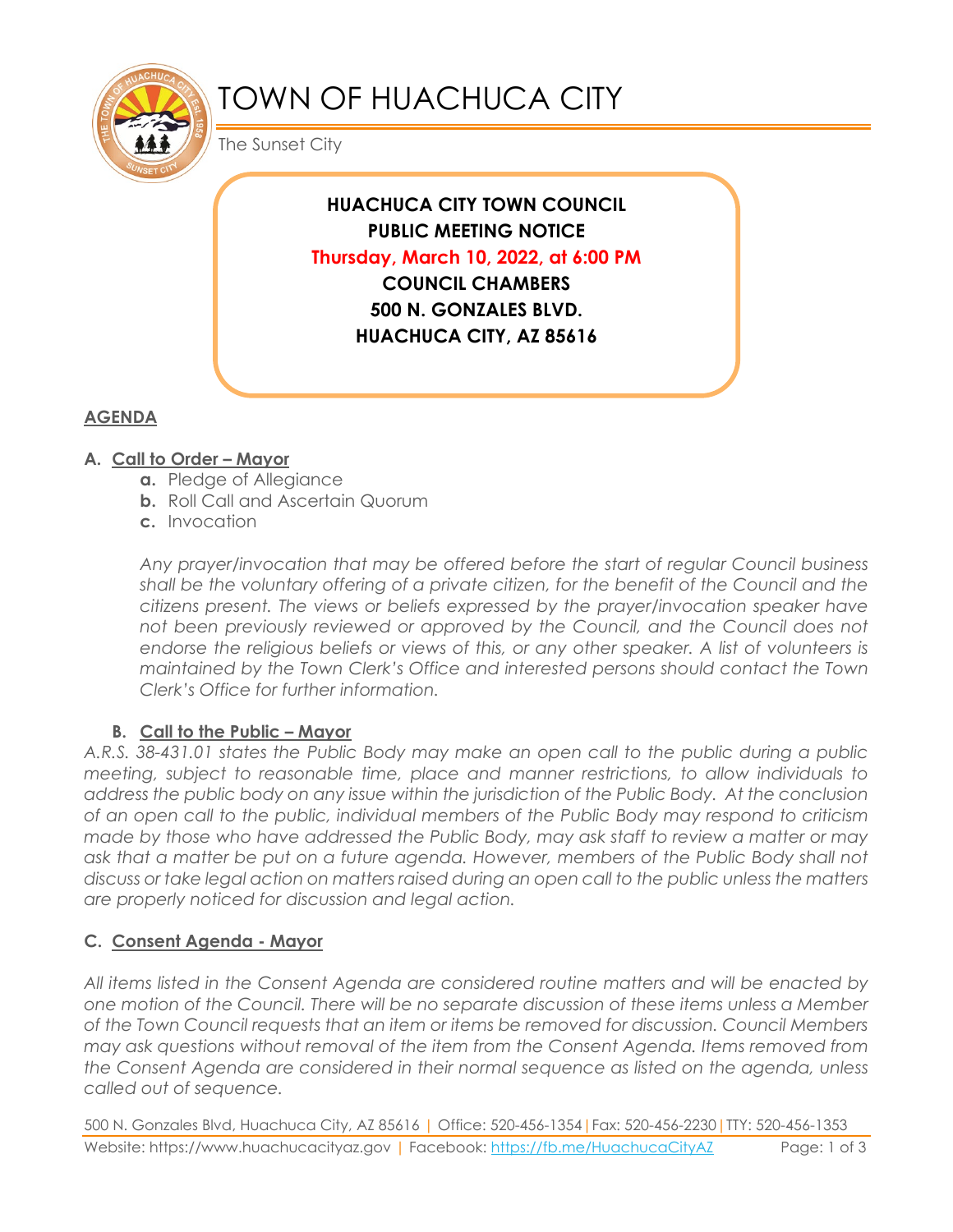C.1 Consider approval of the Minutes of the Regular Council Meeting held on February 24, 2022.

C.2 Consider approval of the Payment Approval Report.

#### **D. Unfinished Business before the Council – Mayor**

*Public comment will be taken at the beginning of each agenda item, after the subject has been announced by the Mayor and explained by staff. Any citizen, who wishes, may speak one time for five minutes on each agenda item before or after Council discussion. Questions from Council Members, however, may be directed to staff or a member of the public through the Mayor at any time.*

#### **E. New Business Before Council - Mayor**

*Public comment will be taken at the beginning of each agenda item, after the subject has been announced by the Mayor and explained by staff. Any citizen, who wishes, may speak one time for five minutes on each agenda item before or after Council discussion. Questions from Council Members, however, may be directed to staff or a member of the public through the Mayor at any time.* 

**E.1 Discussion and/or Action [Brandye Thorpe/Jeff Stine]: Presentation of plans for the Community Development Block Grant [CDBG] park upgrade project; Council might propose changes to those plans and authorize staff to issue a request for proposals for contractor services.** 

**E.2 Discussion and/or Action [Chief Thies]: Update on previously applied for Department of Homeland Security "Operation Stonegarden" Program grant for a new police vehicle.** 

**E.3 Discussion and/or Action [Mayor Wallace]: Proclamation 2022-03- A PROCLAMATION OF THE MAYOR OF THE TOWN OF HUACHUCA CITY DECLARING THE MONTH OF MARCH, 2022, AS WOMEN'S HISTORY MONTH.**

**E.4 Discussion and/or Action [Councilmember Butterworth]: Approval to put up blue and yellow lights on Town buildings in support of Ukraine.**

**E.5 Discussion and/or Action [Brandye Thorpe]: Presentation of proposed changes to business license policies and procedures and approval to draft changes to Town Code.**

**E.6 Discussion and/or Action [Mayor Wallace]: Direction to staff to look into hosting a Farmers' Market in Town.**

**E.7 Discussion and/or Action [Mayor Wallace]: Approval to submit a letter to Dollar General corporate encouraging them to begin offering fresh produce at the Huachuca City store location, as part of the chain's "DG Fresh" initiative.** 

**E.8 Discussion and/or Action [Suzanne Harvey]: Appointment of a Councilmember to the Veteran's Memorial Park project steering committee.**